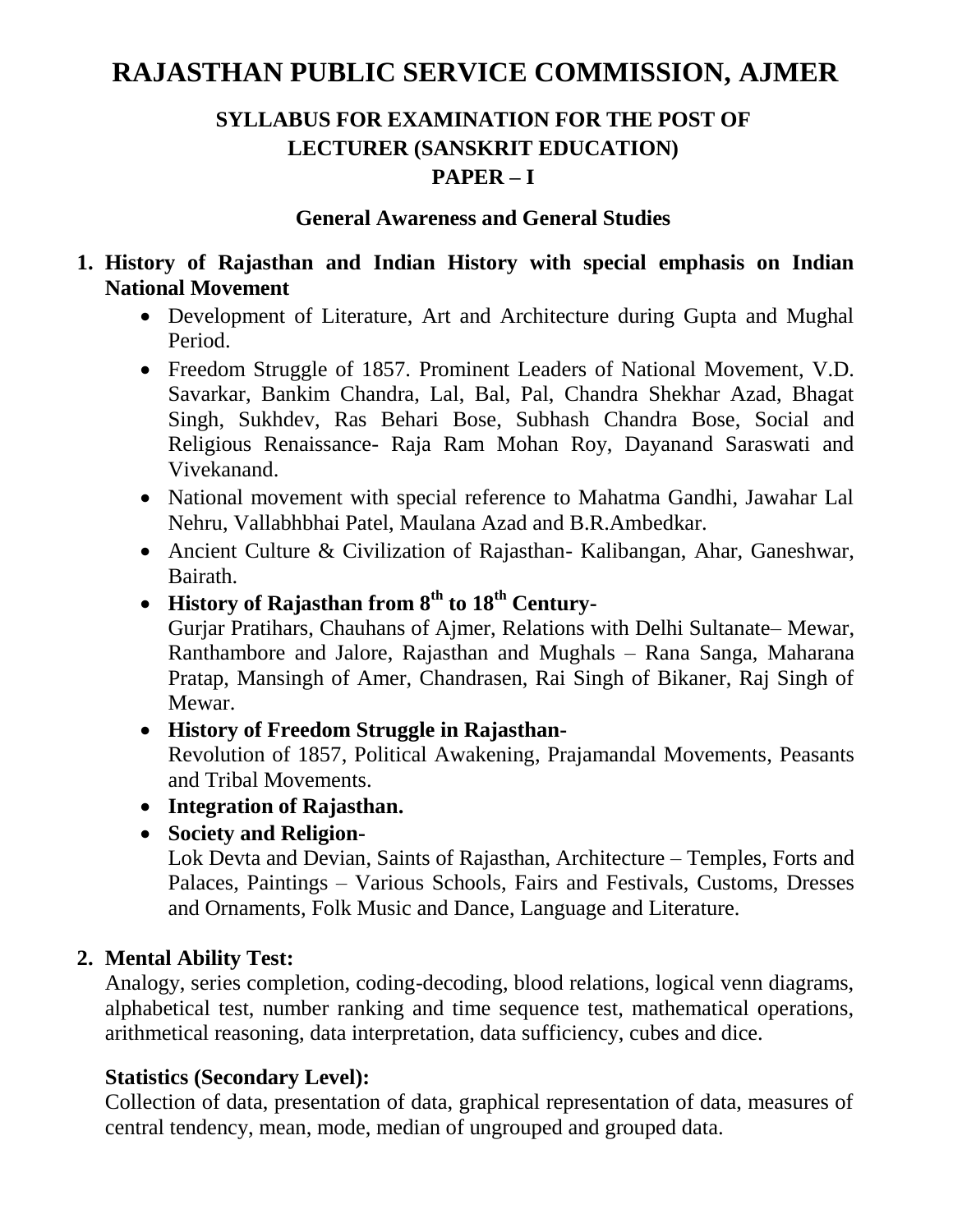# **Mathematics (Secondary Level):**

Natural, rational and irrational numbers, real numbers and their decimal expansions, operations on real numbers, laws of exponents for real numbers, rational numbers and their decimal expansions. Zeroes of a polynomial. Relationship between zeroes and coefficients of a polynomial. Division algorithm for polynomials. Algebraic methods of solution of pair of linear equations in two variables.

# **Mensuration:**

Surface area of a cuboid and a cube, right circular cylinder, right circular cone, sphere. Volume of a cuboid, cylinder, right circular cone and sphere, Surface area and volume of a combination of solids conversion of solid from shape to another.

#### **Language Ability Test: Hindi**  सामान्य हिन्दी

- $\bullet$  संधि, संधि विच्छेद
- उपसर्ग, प्रत्यय
- $\bullet$  अनेकार्थक शब्द, विलोम शब्द, समश्रुत भिन्नार्थक शब्द
- $\bullet$  शब्द-शुदधि, वाक्य- शुदधि
- $\bullet$  ॲंगरेजी के पारिभाषिक (तकनीकी) शब्दों के समानार्थक हिन्दी शब्द (केवल प्रशासनिक शब्द)

# **General English:**

- Tenses/Sequence of Tenses
- Voice: Active and Passive
- Narration: Direct and Indirect
- Use of Articles and Determiners
- Use of Prepositions
- Correction of sentences including Subject-Verb Agreement, Degrees of Adjectives, Connectives
- Glossary of Official and Technical Terms (with their Hindi Versions)
- Antonyms and Synonyms
- Forming New Words by using Prefixes and Suffixes
- Words often Confused

# **3. Current Affairs:**

Census of India and Rajasthan 2011, Current Programmes of development in India with special reference to Rajasthan, Schemes of Women Empowerment in India with special reference to Rajasthan, Skill Development Programmes, Renewable Energy Resources and their potential in India. Health and Hygiene Schemes of Rajasthan, Pandemic and it's Management. Space Programmes of India, Atomic Energy Programmes, India and the world events of importance, Persons and places of India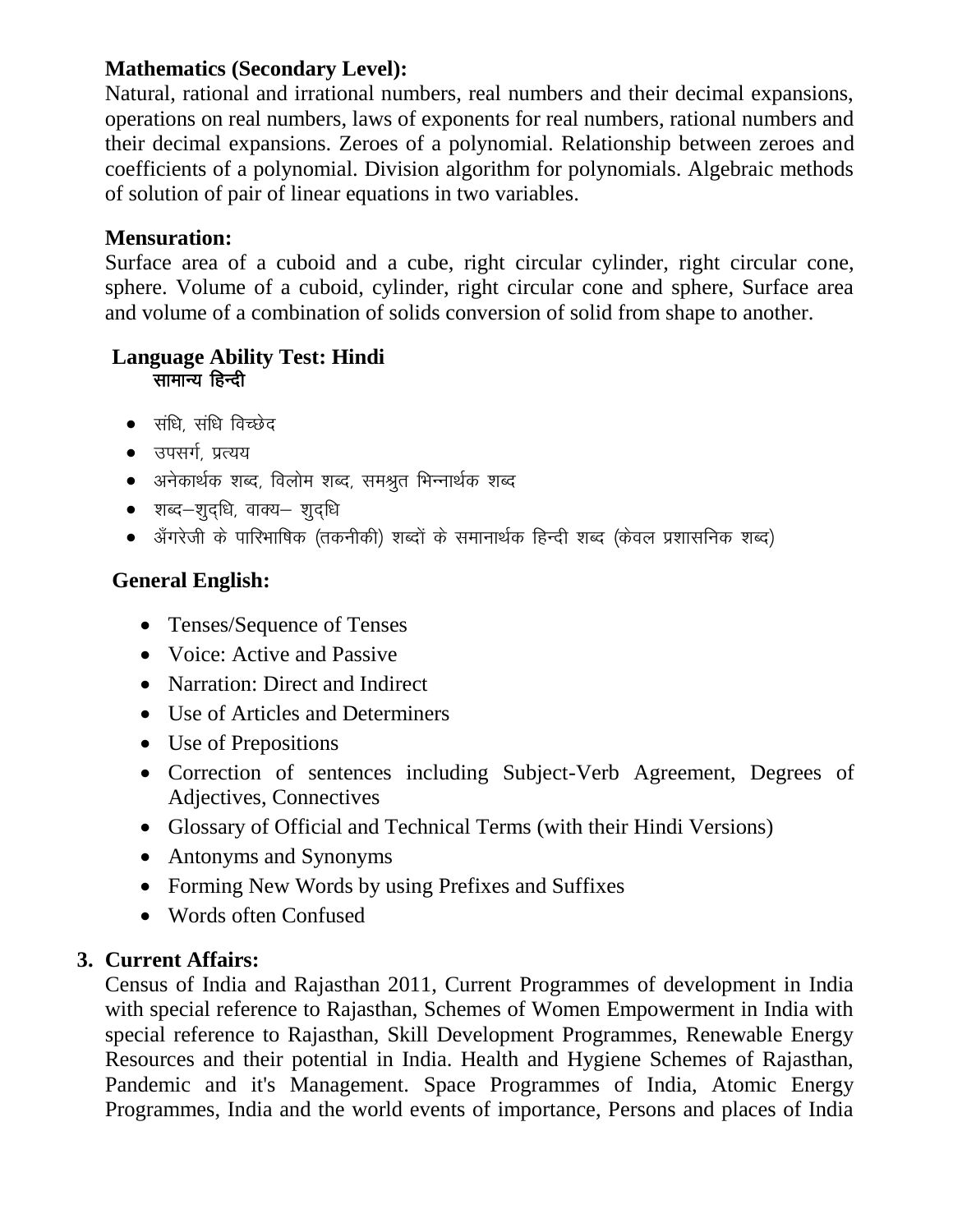in current issues, Contemporary events in Science and Technology in India, National and International Awards and Prizes, Latest Books and Authors of India, Sports and Games.

# **4. General Science:**

Atoms and molecules, Chemical reactions and equations, Carbon and its compounds, Force and Laws of motion, Work and energy, Tissues, Control and coordination, Heredity and evolution, Management of natural resources, Protection of environment, Biodiversity and sustainable development.

## **Indian Polity**:

- Salient features of the Constitution of India, Indian Executive, Legislature, and Judiciary - Organization, Theory and Practice, Elections in India. The President of India, Election and Emergency Powers of the President.
- Cabinet, Prime Minister and his powers.
- Parliament, Speaker and his functions.
- Supreme Court Organization and powers, Commissions and Boards at-National level.

## **Geography of Rajasthan:**

Location, extent, shape, size, physical features, drainage, climate, demographic characteristics, agriculture, livestock, mineral resources, energy resources. Tourism and transport. Industries and trade.

#### **5. Educational Management, Educational Scenario in Rajasthan, Right to Education Act, 2009**

 **Educational Management:-** Concept, Functions and Principles. Total Quality Management in Education, Educational Supervision & Inspection, Institutional Planning, Leadership Styles in Educational Management.

#### **Educational Scenario in Rajasthan**

- *Organization and Functions of following at Primary and Secondary Education in Rajasthan;* SCERT, BSER, IASE, DIET, Rajasthan State Open School, Rajasthan State Text Book Board, State Initiative for Quality Education. DIKSHA-RISE, SMILE, Shiksha Darshan, Shiksha Vani, Samgra Shiksha Abhiyan.
- **Provisions of Right of Children to Free and Compulsory Education Act, 2009.**

\*\*\*\*\*